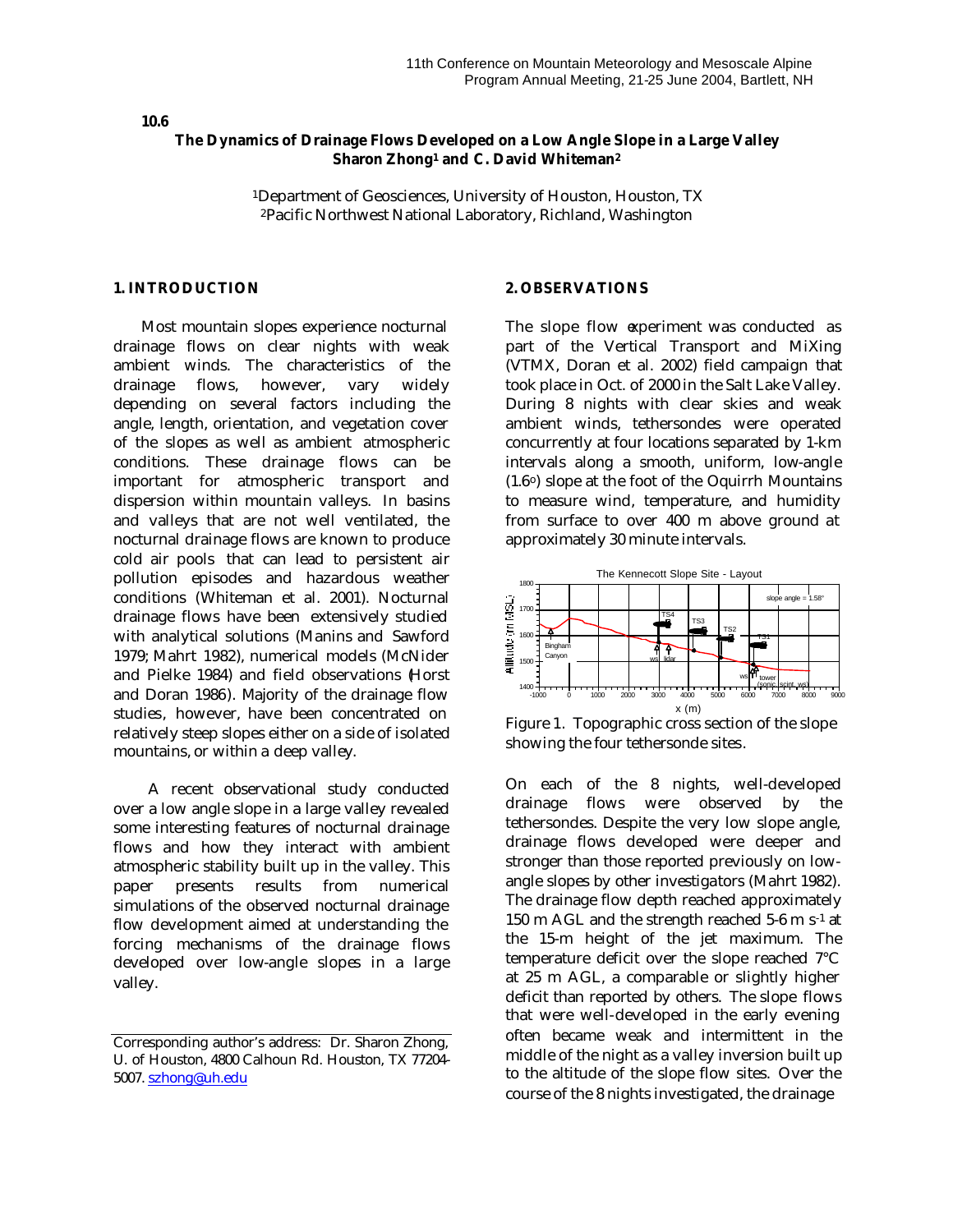

flow was often strongly affected by the largerscale flows above the slope.

#### **3. MODELING**

The Regional Atmospheric Modeling System (RAMS; Pielke et al. 1992) was used for the model simulations**.** A two-dimensional terrain cross section similar to the actual slope shown in Fig.1 was used. The simulations employed two nested grids: an inner grid with 250 m grid spacing over the slope and an outer grid with 1000 m grid spacing which extends from the slope to a flat plan at the bottom. In the vertical, 7 grid points were placed in the lowest 15 m above surface (at 1, 3, 5, 7, 9, 11, 14 m) and another 8 between 15 to 50 m. The vertical grid is stretched to the model top of 9 km where the grid spacing increased to 1000 m.

### **4. RESULTS**

A comparison of simulated and observed profiles of downslope wind components and potential temperatures are shown in Fig. 3a for the evening of Oct. 2. Similar to the observation, the simulation predicted an increase in drainage wind speed in the downslope direction. The peak wind speed increased about 1 m  $s^1$ from TS3 to TS1 in the simulation, which was slightly smaller than the observed speed increase between the two sites. The simulated downslope jet profiles were slightly broader and weaker

Fig. 2 Observed downslope flow component at tethersonde sites TS3, TS2, and TS1 on the evening of Oct. 2.

than the observed and the height of the downslope wind maximum is slightly higher in the simulation. The simulated temperature profiles also compared reasonably well with the observed (not shown). The observed temperature decreased slightly along the downslope direction from TS3 to TS1, a feature well captured by the simulation. A strong inversion of more than 7 oC developed from the surface to over 50 m. The modeled inversion layer was somewhat deeper than the observed and, as a result, the strength of the inversion was weaker.

Comparisons are also shown for the evening of Oct. 8 when the ambient stability is stronger (Fig. 3b). Stronger ambient stability resulted in weaker downslope flows with maximum speed ranging between 4-5 m  $s^{-1}$  compared to 5-7 m  $s^{-1}$ on Oct. 2 when the ambient environment was near neutral. The heights of the wind maximum and the depths of the drainage flows appeared to be less sensitive to ambient stability as they remained similar on both evenings. The model successfully reproduced the observed difference in the temperature and wind between the two nights.

To help understand the driving forces for the unusually strong downslope flows, we carried out an analysis of the model momentum equation for the downslope wind component: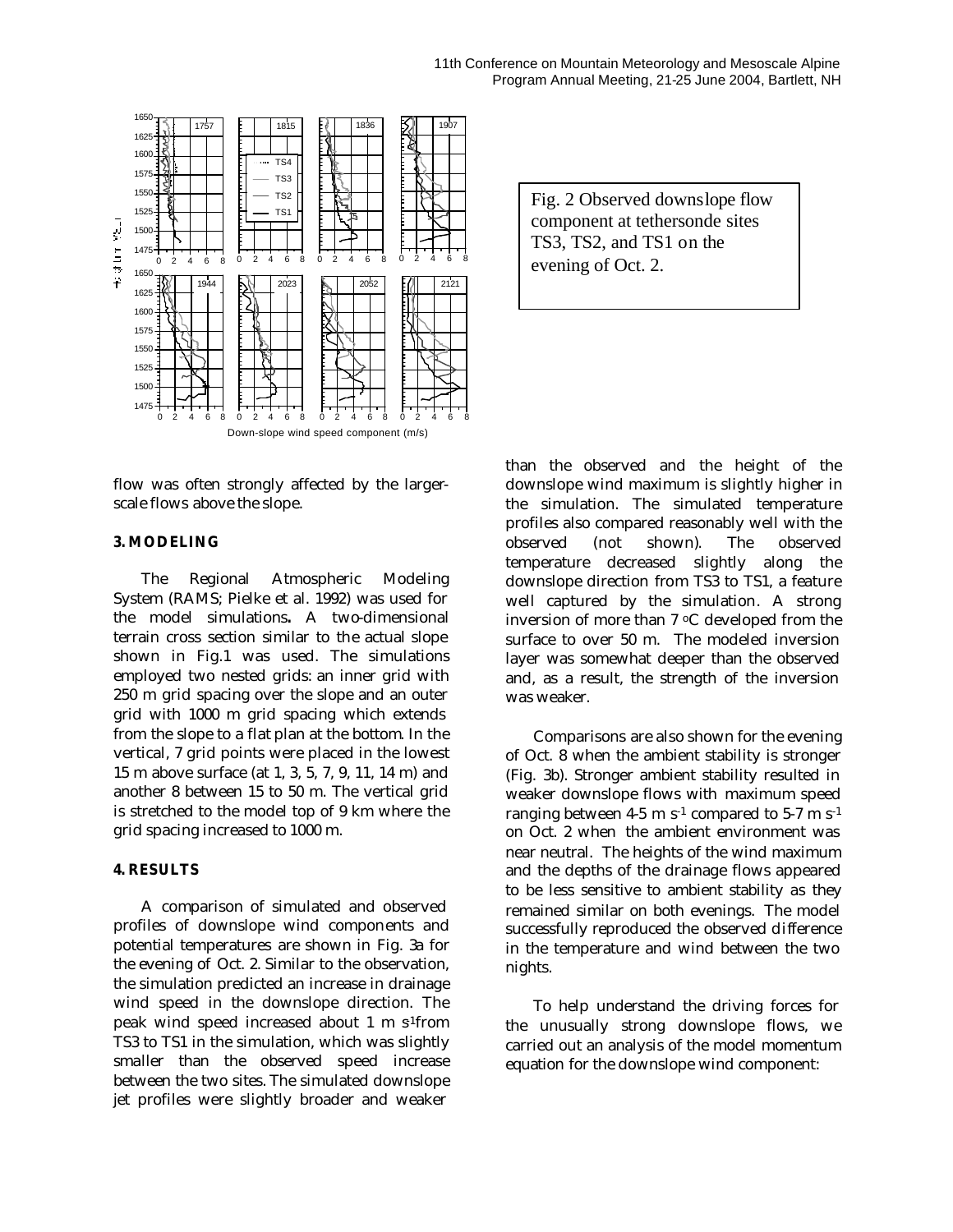

Fig. 3a. Comparison of observed (top) and simulated (bottom) downslope wind speed and temperature profiles at 2130 LST, Oct. 2.



which indicates that the change of downslope wind component is caused by horizontal and vertical advection of downslope wind, changes of perturbation pressure in the downslope direction, turbulent diffusion, and buoyancy.

The individual forcing terms averaged over a two hour period between 2000 and 2200 LST are shown in Fig. 4 for both cases. Despite the small slope angle of  $1.6^{\circ}$ , buoyancy force was the dominant force for the development of the downslope flows. As expected, turbulent diffusion retard the flow. The along-slope advection and pressure gradient also acted to retard the flow. Near the surface in the lowest 20 m, turbulent diffusion dominated the three negative terms. Near the jet height, the advection was the largest. It is interesting to note that pressure gradient force was previously considered negligible for uniform slopes, i.e., slopes with uniform slope angle and land surface characteristics. But as shown in Fig.4,



Fig. 3b. Comparison of observed (top) and simulated (bottom) downslope wind speed and temperature profiles at 2100 LST, Oct. 8.

although the smallest among the three negative terms, along-slope pressure gradient force was not negligible. In fact, above the level of the maximum drainage flow, turbulent diffusion became very small and the pressure gradient became significant in the forcing balance. This pressure gradient force was produced, despite the uniform slope surface, when the slope flow layer gradually deepened towards the downslope direction. A comparison between the two evenings revealed that the buoyancy force was clearly larger for Oct. 2 than Oct. 8. Therefore, the result of stronger ambient stability was weaker buoyancy which, in term, led to a weaker drainage flow jet.

Similar budget analysis was done for model's heat budget and the terms in the heat budget equation are shown in Fig. 5 for the same time period as in Fig. 4. As expected, turbulent mixing helped to cool the slope flow layer by mixing air from the surface that was cooled by the radiation loss. In contrary to the common believe that a cold air advection is normally associated with downslope wind, the advective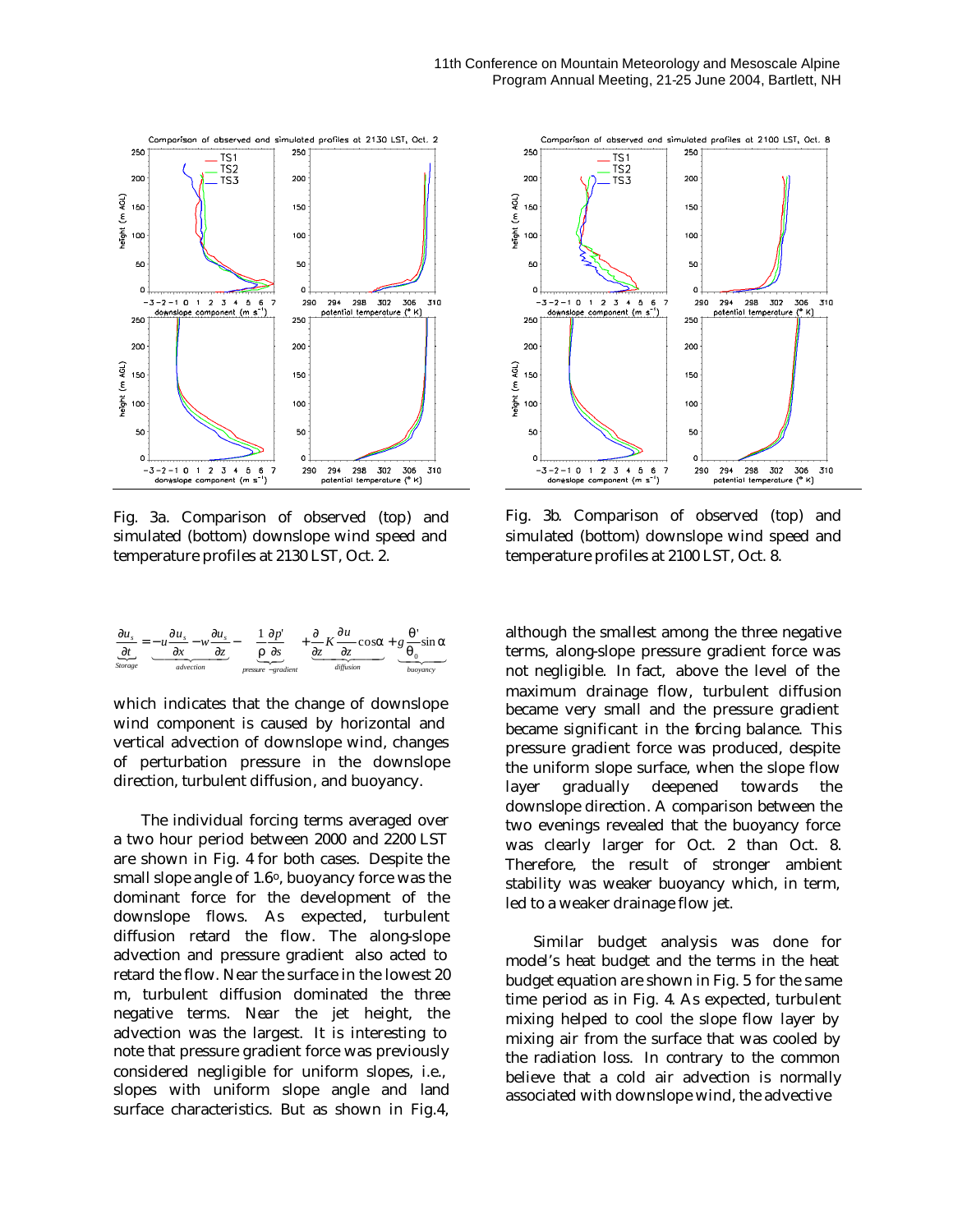

Fig. 4. Momentum budget averaged between 2000 and 2200 LST for Oct. 2 (top) and Oct. 8 (bottom).

term is positive that tends to balance the negative turbulent diffusion, suggesting a warm advection by downslope flow. This controversy can be explained as follows: Although downslope flow developed when air near the slope surface cools more than the air away from the slope at the *same elevation*, the sinking air is actually *warmer* than the air down the slope under the condition of temperature inversion. Therefore, as the air flowing down the slope, it brings down air that is warmer than the air adjacent to the slope at a downslope location. Despite this, air draining down the slope is generally colder than the ambient air away from the slope. This cold air flow, once reaching the



Fig. 5. Heat budget averaged between 2000-2200 LST for Oct. 2 (top) and Oct. 8 (bottom).

bottom of a valley or a basin, may accumulate to form a cold air pool. The development of cold air pool can affect ambient stability and winds which, in term, may affect the evolution of downslope flows.

The effect of ambient stability built up in the valley on the evolution of drainage flow is examined by a simulation using a terrain cross section shown in Fig. 6 that includes a valley between two mountains with a small (1.6<sup>o</sup>) and a large (13o) slope angles. Figure 6 shows the time variation of the maximum drainage wind speed, the depth of the drainage flow, and the mass and momentum fluxes from the simulation of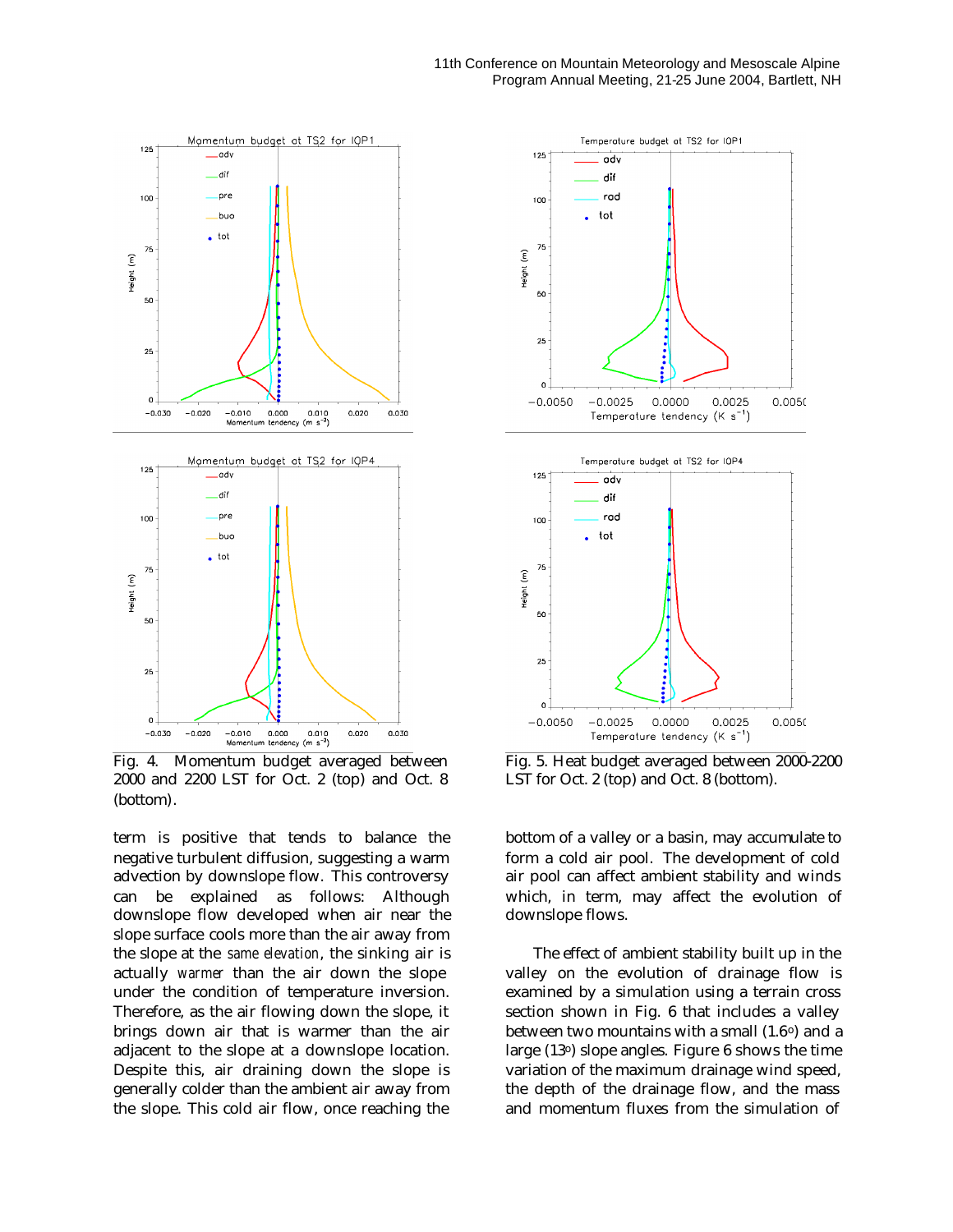Oct. 2 at a point on each side of the four slopes near the bottom of the slopes. The drainage flows and the associated fluxes are weaker over the slopes inside the valley than those outside for both low and high angle slopes. This suggests that the accumulation of the cold air and the strengthening of the temperature inversion in the valley tend to reduce the downslope flows and the associated fluxes, which was consistent with the conclusion about the role of ambient stability when compare observations and simulations between Oct. 2 and Oct. 8. While outside the valley, the slope flows and the associated fluxes showed a steady increase during the course of the night, inside the valley the maximum speed and, to some degree, the fluxes exhibited some oscillations. Over the steep slope on the valley side, the downslope jet increased in the first few hours, started to decrease rapidly after 1000 MST, and essentially ceased after midnight. A comparison of the properties of the downslope flows developed over the shallow slope with those over the steep slope indicates that the jet speeds were higher when the slope angle is low regardless whether the slope is inside or outside the valley. The deepest downslope flow, however, occurred over the steep slopes outside the valley, which leads to largest mass flux among the four slopes.

# **5. ON GOING AND FUTURE WORK**

More two-dimensional simulations are being carried out to investigate the sensitivity of downslope flows to ambient stability and wind, speed and direction using data from other nights. Three-dimensional simulations will be performed to examine the interaction of downslope flows and valley circulations and determine the contribution of downslope mass flux to the buildup of cold air pool in the valley.

*Acknowledgement***:** The authors would like to thank all the individuals who participated in the slope flow experiment, including Roland Mayer, Johanna Whiteman, Xindi Bian, Thomas Haiden, and Greg Poulos and number of students from University of Utah. The project was supported by DOE Office of Biological and Environmental Research Environmental Meteorology Program.

# **REFERENCES**

- Doran, J. C., J. D. Fast, and J. Horel, 2002: The VTMX 2000 Campaign. *Bull. Amer. Meteor. Soc.*, **83**,1233-1247.
- Doran, J. C., and T. W. Horst, 1981: Velocity and temperature oscillations in drainage winds. *J. Appl. Meteor*., **20**, 362-364.
- Mahrt, L., 1982: Momentum balance of gravity flows. *J. Atmos. Sci.*, **39**, 2701-2711
- Manins, P. C., and B. L. Sawford, 1979a: A model of katabatic winds. *J. Atmos. Sci.*, **36**, 619-630
- McNider, R. T., and R. A. Pielke, 1984: Numerical simulation of slope and mountain flows. *J. Climte and Appl. Meteor.*, **23**, 1441-1453.
- Pielke, R. A., and co-authors, 1992: A comprehensive meteorological modeling system – RAMS. *J. Meteor. Atmos. Phys.,* **49**, 69-91
- Whiteman, C. D., S. Zhong, W. J. Shaw, J. M. Hubbe, and X. Bian, 2001: Cold pools in the Columbia Basin. *Weather and Forecasting,* **16**, 432-447.